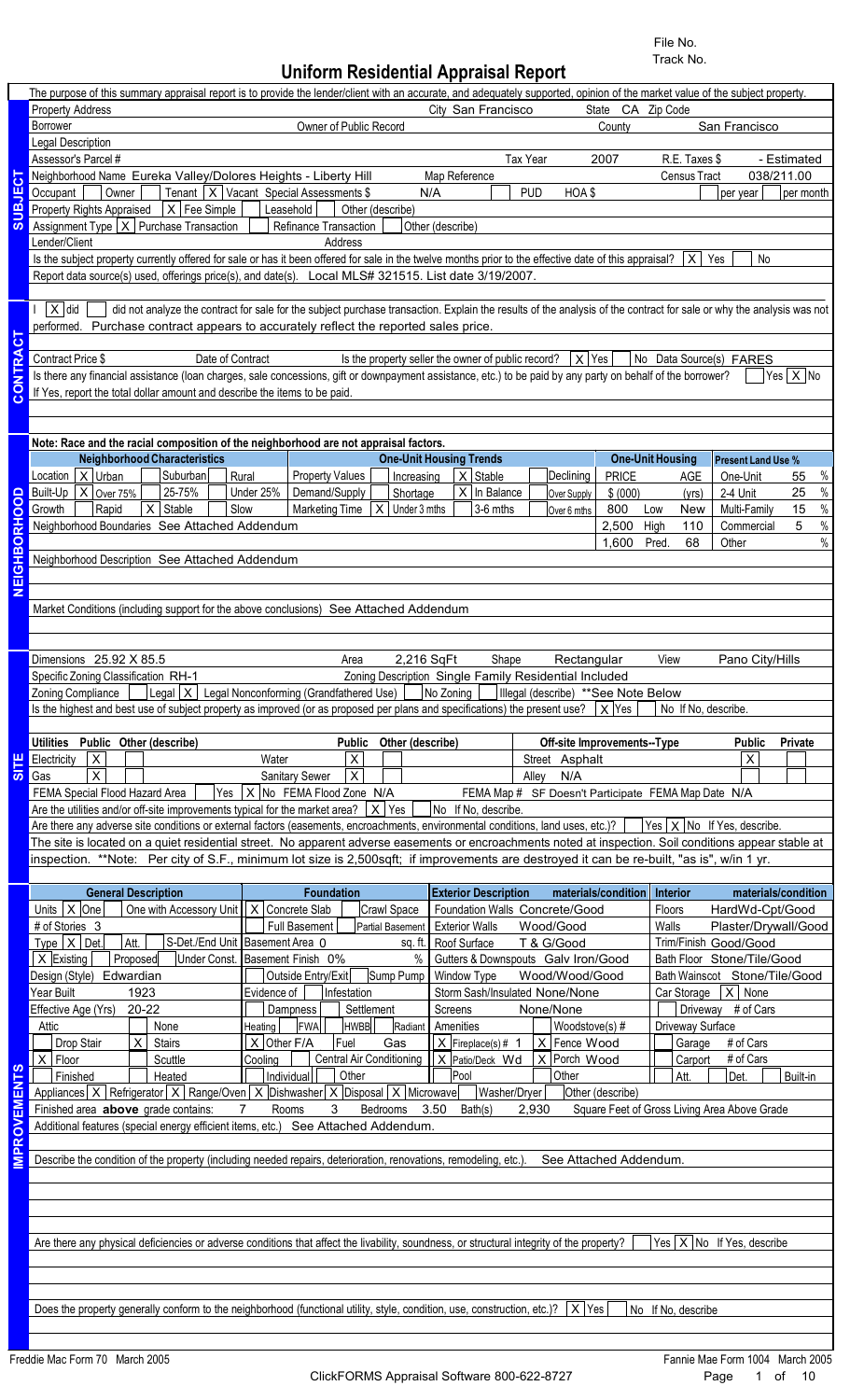File No. Track No.

## **Uniform Residential Appraisal Report**

|                   |                                                                                                                                                                               |                |                    |                       |                          |              |                    |                                                                                                                                                      |       |                    |              |                                                                                                                                                               | File No.<br>Track No. |                    |              |                          |
|-------------------|-------------------------------------------------------------------------------------------------------------------------------------------------------------------------------|----------------|--------------------|-----------------------|--------------------------|--------------|--------------------|------------------------------------------------------------------------------------------------------------------------------------------------------|-------|--------------------|--------------|---------------------------------------------------------------------------------------------------------------------------------------------------------------|-----------------------|--------------------|--------------|--------------------------|
|                   | 1                                                                                                                                                                             |                |                    |                       |                          |              |                    | <b>Uniform Residential Appraisal Report</b><br>comparable properties currently offered for sale in the subject neighborhood ranging in price from \$ |       |                    |              |                                                                                                                                                               |                       | to $$$             |              |                          |
|                   | There are<br>4<br>There are                                                                                                                                                   |                |                    |                       |                          |              |                    | comparable sales in the subject neighborhood within the past twelve months ranging in sale price from \$                                             |       |                    |              |                                                                                                                                                               | 1,650,000             |                    | to $$$       | 2,100,000                |
|                   |                                                                                                                                                                               |                |                    |                       |                          |              |                    |                                                                                                                                                      |       |                    |              |                                                                                                                                                               |                       |                    |              |                          |
|                   | <b>FEATURE</b>                                                                                                                                                                |                | <b>SUBJECT</b>     |                       |                          |              | COMPARABLE SALE #1 |                                                                                                                                                      |       | COMPARABLE SALE #2 |              |                                                                                                                                                               |                       | COMPARABLE SALE #3 |              |                          |
|                   | Address                                                                                                                                                                       |                |                    |                       |                          |              |                    |                                                                                                                                                      |       |                    |              |                                                                                                                                                               |                       |                    |              |                          |
|                   |                                                                                                                                                                               |                |                    |                       |                          |              |                    |                                                                                                                                                      |       |                    |              |                                                                                                                                                               |                       |                    |              |                          |
|                   | Proximity to Subject                                                                                                                                                          |                |                    |                       |                          |              | 0.08 miles         |                                                                                                                                                      |       |                    | 0.38 miles   |                                                                                                                                                               |                       |                    | 0.23 miles   |                          |
|                   | Sale Price                                                                                                                                                                    | \$             |                    |                       |                          |              | \$                 | 2,000,000                                                                                                                                            |       |                    | \$           | 1,650,000                                                                                                                                                     |                       |                    | \$           | 2,100,000                |
|                   | Sale Price/Gross Liv. Area                                                                                                                                                    | \$             | 645.05             | sq. ft. $\frac{1}{2}$ |                          | 666.00       | sq. ft.            |                                                                                                                                                      | \$    | 600.00             |              | sq.ft.                                                                                                                                                        | \$                    | 913.04             |              | sq. ft.                  |
|                   | Data Source(s)                                                                                                                                                                |                |                    |                       |                          |              | MLS# 313033        |                                                                                                                                                      |       |                    |              | MLS# 317989                                                                                                                                                   |                       |                    | MLS# 308401  |                          |
|                   | Verification Source(s)                                                                                                                                                        |                |                    |                       |                          |              |                    | FARES/Doc# J253-63                                                                                                                                   |       |                    |              | FARES/Doc# J334-272                                                                                                                                           |                       |                    |              | FARES/Doc# N/A           |
|                   | <b>VALUE ADJUSTMENTS</b>                                                                                                                                                      |                | <b>DESCRIPTION</b> |                       | <b>DESCRIPTION</b>       |              |                    | +(-) \$ Adjustment                                                                                                                                   |       | <b>DESCRIPTION</b> |              | +(-) \$ Adjustment                                                                                                                                            |                       | <b>DESCRIPTION</b> |              | +(-) \$ Adjustment       |
|                   | Sale or Financing                                                                                                                                                             |                |                    |                       | Conventional             |              |                    |                                                                                                                                                      |       | Conventional       |              |                                                                                                                                                               |                       | Conventional       |              |                          |
|                   | Concessions                                                                                                                                                                   |                |                    |                       | None Known               |              |                    |                                                                                                                                                      |       | None Known         |              |                                                                                                                                                               |                       | None Known         |              |                          |
|                   | Date of Sale/Time                                                                                                                                                             |                |                    |                       | 10/25/2006               |              |                    |                                                                                                                                                      |       | 02/23/2007         |              |                                                                                                                                                               |                       | 08/01/2006         |              |                          |
|                   | Location                                                                                                                                                                      |                | Good               |                       | Good                     |              |                    |                                                                                                                                                      |       | Good               |              |                                                                                                                                                               |                       | Good               |              |                          |
|                   | Leasehold/Fee Simple                                                                                                                                                          |                | Fee Simple         |                       | Fee Simple               |              |                    |                                                                                                                                                      |       | Fee Simple         |              |                                                                                                                                                               |                       | Fee Simple         |              |                          |
|                   | Site                                                                                                                                                                          |                |                    |                       |                          |              |                    |                                                                                                                                                      |       |                    |              | No Adj                                                                                                                                                        |                       |                    |              |                          |
|                   |                                                                                                                                                                               |                | 2,216 SqFt         |                       | 2,850 SqFt               |              |                    | No Adj                                                                                                                                               |       | 3,436 SqFt         |              |                                                                                                                                                               |                       | 2,850 SqFt         |              | No Adj                   |
|                   | View                                                                                                                                                                          |                | Pano City/Hills    |                       | Pano City/Hills          |              |                    |                                                                                                                                                      |       | Residential        |              | $+80,000$                                                                                                                                                     |                       | Super Of City      |              | $-100,000$               |
|                   | Design (Style)                                                                                                                                                                |                | Edwardian          |                       | Spanish Med              |              |                    |                                                                                                                                                      |       | Victorian          |              |                                                                                                                                                               |                       | Edwardian          |              |                          |
|                   | Quality of Construction                                                                                                                                                       |                | Good               |                       | Good                     |              |                    |                                                                                                                                                      |       | Good               |              |                                                                                                                                                               |                       | Good               |              |                          |
|                   | <b>Actual Age</b>                                                                                                                                                             |                | 84 yrs             |                       | 76 yrs.                  |              |                    |                                                                                                                                                      |       | 105 yrs.           |              |                                                                                                                                                               |                       | 102 yrs.           |              |                          |
|                   | Condition                                                                                                                                                                     |                | Good               |                       | Good                     |              |                    |                                                                                                                                                      |       | Inferior           |              | $+165,000$                                                                                                                                                    |                       | Good               |              |                          |
|                   | Above Grade                                                                                                                                                                   | Total          | Bdrms              | <b>Baths</b>          | Bdrms.<br>Total          | <b>Baths</b> |                    |                                                                                                                                                      | Total | Bdrms.             | <b>Baths</b> |                                                                                                                                                               | Total                 | Bdrms.             | <b>Baths</b> |                          |
|                   | Room Count                                                                                                                                                                    | $\overline{7}$ | 3                  | 3.50                  | 8<br>3                   | 3.00         |                    | $+5,000$                                                                                                                                             | 8     | $\sqrt{5}$         | 3.00         | $+5,000$                                                                                                                                                      | 8                     | 4                  | 2.50         | $+10,000$                |
|                   | Gross Living Area                                                                                                                                                             |                | 2,930              | sq. ft.               | 3,003                    |              | sq. ft.            | $-7,000$                                                                                                                                             |       | 2,750              | sq. ft.      | $+18,000$                                                                                                                                                     |                       | 2,300              | sq. ft.      | $+63,000$                |
|                   | Basement & Finished                                                                                                                                                           |                |                    |                       |                          |              |                    |                                                                                                                                                      |       |                    |              |                                                                                                                                                               |                       |                    |              |                          |
|                   | Rooms Below Grade                                                                                                                                                             |                | None               |                       | None                     |              |                    |                                                                                                                                                      |       | None               |              |                                                                                                                                                               |                       | None               |              |                          |
|                   | <b>Functional Utility</b>                                                                                                                                                     |                | Good               |                       | Good                     |              |                    |                                                                                                                                                      |       | Good               |              |                                                                                                                                                               |                       | Good               |              |                          |
|                   | Heating/Cooling                                                                                                                                                               |                | Central/None       |                       | Central/None             |              |                    |                                                                                                                                                      |       | Central/None       |              |                                                                                                                                                               |                       | Central/None       |              |                          |
|                   |                                                                                                                                                                               |                |                    |                       |                          |              |                    |                                                                                                                                                      |       | Nominal            |              |                                                                                                                                                               |                       |                    |              |                          |
|                   | <b>Energy Efficient Items</b>                                                                                                                                                 |                | Nominal            |                       | Nominal                  |              |                    |                                                                                                                                                      |       |                    |              |                                                                                                                                                               |                       | Nominal            |              |                          |
|                   | Garage/Carport                                                                                                                                                                |                | No Garage Pking    |                       | 2-Car Garage             |              |                    | $-100,000$                                                                                                                                           |       | No Garage Pking    |              |                                                                                                                                                               |                       | No Garage Pking    |              |                          |
| O                 | Porch/Patio/Deck                                                                                                                                                              |                | Porch, Patio       |                       | Porch, Patio             |              |                    |                                                                                                                                                      |       | Porch, Patio       |              |                                                                                                                                                               |                       | Porch, Patio       |              |                          |
|                   | Fireplaces                                                                                                                                                                    |                | 1 Fireplace        |                       | 2-Fireplace              |              |                    | $-5,000$                                                                                                                                             |       | 1-Fireplace        |              |                                                                                                                                                               |                       | 1-Fireplace        |              |                          |
|                   | <b>DOM-List Price\$</b>                                                                                                                                                       |                | N/A                |                       | 21/\$1,975,000-          |              |                    |                                                                                                                                                      |       | 47/\$1,650,000-    |              |                                                                                                                                                               |                       | 13/\$1,795,000-    |              |                          |
|                   |                                                                                                                                                                               |                |                    |                       |                          |              |                    |                                                                                                                                                      |       |                    |              |                                                                                                                                                               |                       |                    |              |                          |
|                   | Net Adjustment (Total)                                                                                                                                                        |                |                    |                       |                          | $+ X $ .     | l\$                | $-107,000$                                                                                                                                           | $X$ + |                    |              | \$<br>268,000                                                                                                                                                 |                       | $+ \times$ -       |              | \$<br>$-27,000$          |
| ഗ<br>ш            | <b>Adjusted Sale Price</b>                                                                                                                                                    |                |                    |                       | Net Adj: -5%             |              |                    |                                                                                                                                                      |       | Net Adj: 16%       |              |                                                                                                                                                               |                       | Net Adj: -1%       |              |                          |
|                   | of Comparables                                                                                                                                                                |                |                    |                       | Gross Adj: 6%            |              |                    | $\frac{1}{2}$ 1,893,000 Gross Adj: 16%                                                                                                               |       |                    |              | \$1,918,000                                                                                                                                                   |                       | Gross Adj: 8%      |              | \$2,073,000              |
|                   | $X$ did                                                                                                                                                                       |                |                    |                       |                          |              |                    | did not research the sale or transfer history of the subject property and comparable sales. If not, explain                                          |       |                    |              |                                                                                                                                                               |                       |                    |              |                          |
|                   |                                                                                                                                                                               |                |                    |                       |                          |              |                    |                                                                                                                                                      |       |                    |              |                                                                                                                                                               |                       |                    |              |                          |
|                   |                                                                                                                                                                               |                |                    |                       |                          |              |                    |                                                                                                                                                      |       |                    |              |                                                                                                                                                               |                       |                    |              |                          |
|                   | My research                                                                                                                                                                   |                |                    |                       |                          |              |                    |                                                                                                                                                      |       |                    |              | $ \text{did}  \times  $ did not reveal any prior sales or transfers of the subject property for the three years prior to the effective date of this appraisal |                       |                    |              |                          |
|                   | Data source(s) MLS, FARES                                                                                                                                                     |                |                    |                       |                          |              |                    |                                                                                                                                                      |       |                    |              |                                                                                                                                                               |                       |                    |              |                          |
|                   | My research                                                                                                                                                                   |                |                    |                       |                          |              |                    |                                                                                                                                                      |       |                    |              | $ \text{did}  \times  $ did not reveal any prior sales or transfers of the comparable sales for the year prior to the date of sale of the comparable sale.    |                       |                    |              |                          |
|                   | Data source(s) MLS, FARES                                                                                                                                                     |                |                    |                       |                          |              |                    |                                                                                                                                                      |       |                    |              |                                                                                                                                                               |                       |                    |              |                          |
|                   | Report the results of the research and analysis of the prior sale or transfer history of the subject property and comparable sales (report additional prior sales on page 3). |                |                    |                       |                          |              |                    |                                                                                                                                                      |       |                    |              |                                                                                                                                                               |                       |                    |              |                          |
|                   | <b>ITEM</b>                                                                                                                                                                   |                |                    |                       | <b>SUBJECT</b>           |              |                    | COMPARABLE SALE #1                                                                                                                                   |       |                    |              | COMPARABLE SALE #2                                                                                                                                            |                       |                    |              | COMPARABLE SALE #3       |
|                   | Date of Prior Sale/Transfer                                                                                                                                                   |                |                    |                       |                          |              |                    |                                                                                                                                                      |       |                    |              |                                                                                                                                                               |                       |                    |              |                          |
|                   |                                                                                                                                                                               |                |                    |                       | N/A                      |              |                    | N/A                                                                                                                                                  |       |                    |              | N/A                                                                                                                                                           |                       |                    |              | N/A                      |
|                   | Price of Prior Sale/Transfer                                                                                                                                                  |                |                    |                       | N/A                      |              |                    | N/A                                                                                                                                                  |       |                    |              | N/A                                                                                                                                                           |                       |                    |              | N/A                      |
|                   | Data Source(s)                                                                                                                                                                |                |                    |                       | <b>MLS/FARES</b>         |              |                    | <b>MLS/FARES</b>                                                                                                                                     |       |                    |              | <b>MLS/FARES</b>                                                                                                                                              |                       |                    |              | <b>MLS/FARES</b>         |
|                   | Effective Date of Data Source(s)                                                                                                                                              |                |                    |                       | Date of Appraisal Report |              |                    | Date of Appraisal Report                                                                                                                             |       |                    |              | Date of Appraisal Report                                                                                                                                      |                       |                    |              | Date of Appraisal Report |
|                   | Analysis of prior sale or transfer history of the subject property and comparable sales                                                                                       |                |                    |                       |                          |              |                    |                                                                                                                                                      |       |                    |              |                                                                                                                                                               |                       |                    |              |                          |
|                   |                                                                                                                                                                               |                |                    |                       |                          |              |                    |                                                                                                                                                      |       |                    |              |                                                                                                                                                               |                       |                    |              |                          |
|                   |                                                                                                                                                                               |                |                    |                       |                          |              |                    |                                                                                                                                                      |       |                    |              |                                                                                                                                                               |                       |                    |              |                          |
|                   |                                                                                                                                                                               |                |                    |                       |                          |              |                    |                                                                                                                                                      |       |                    |              |                                                                                                                                                               |                       |                    |              |                          |
|                   |                                                                                                                                                                               |                |                    |                       |                          |              |                    |                                                                                                                                                      |       |                    |              |                                                                                                                                                               |                       |                    |              |                          |
|                   |                                                                                                                                                                               |                |                    |                       |                          |              |                    |                                                                                                                                                      |       |                    |              |                                                                                                                                                               |                       |                    |              |                          |
|                   | Summary of Sales Comparison Approach I have attempted to locate other recent sales of similar styled Edwardian and Victorian homes with an overall                            |                |                    |                       |                          |              |                    |                                                                                                                                                      |       |                    |              |                                                                                                                                                               |                       |                    |              |                          |
|                   | similar design and appeal to the subject property in good condition and ideally lacking garage parking. Comparable 4 is the only sale given a lot                             |                |                    |                       |                          |              |                    |                                                                                                                                                      |       |                    |              |                                                                                                                                                               |                       |                    |              |                          |
|                   | adjustment due to its excessively large site. No lot adjustments to the other comparables due to the overall similar net utility of these hillside sites to the               |                |                    |                       |                          |              |                    |                                                                                                                                                      |       |                    |              |                                                                                                                                                               |                       |                    |              |                          |
|                   | subject. View differences to comparables 2 and 3 is due to the differences in direction and scope of outlook to the subject, at 5%. No age adjustment due                     |                |                    |                       |                          |              |                    |                                                                                                                                                      |       |                    |              |                                                                                                                                                               |                       |                    |              |                          |
|                   | to the overall similar appeal and demand of these homes. Condition difference to comparable 2 is at 10% due to the lack of any recent updates or                              |                |                    |                       |                          |              |                    |                                                                                                                                                      |       |                    |              |                                                                                                                                                               |                       |                    |              |                          |
|                   | remodeling similar to the subject, per on site inspection confirmed with local MLS information. GLA differences are at \$100- per square foot, rounded,                       |                |                    |                       |                          |              |                    |                                                                                                                                                      |       |                    |              |                                                                                                                                                               |                       |                    |              |                          |
|                   | differences for all comparables. Most other major differences are given lump sum adjustments. I have reconciled the concluded value to the middle of the                      |                |                    |                       |                          |              |                    |                                                                                                                                                      |       |                    |              |                                                                                                                                                               |                       |                    |              |                          |
|                   | adjusted value range, effectively at the reported sales price. All sales have closed escrow.                                                                                  |                |                    |                       |                          |              |                    |                                                                                                                                                      |       |                    |              |                                                                                                                                                               |                       |                    |              |                          |
|                   |                                                                                                                                                                               |                |                    |                       |                          |              |                    |                                                                                                                                                      |       |                    |              |                                                                                                                                                               |                       |                    |              |                          |
|                   | Indicated Value by Sales Comparison Approach \$                                                                                                                               |                |                    |                       |                          |              |                    |                                                                                                                                                      |       |                    |              |                                                                                                                                                               |                       |                    |              |                          |
|                   | Indicated Value by: Sales Comparison Approach \$                                                                                                                              |                |                    |                       |                          |              |                    | Cost Approach (if developed) \$                                                                                                                      |       |                    |              | Income Approach (if developed) \$                                                                                                                             |                       |                    |              | N/A                      |
|                   | The direct sales approach yields the most accurate estimate of market value for the subject. The cost approach supports the ascribed value. The                               |                |                    |                       |                          |              |                    |                                                                                                                                                      |       |                    |              |                                                                                                                                                               |                       |                    |              |                          |
|                   |                                                                                                                                                                               |                |                    |                       |                          |              |                    |                                                                                                                                                      |       |                    |              |                                                                                                                                                               |                       |                    |              |                          |
|                   | income approach is considered a weak indicator due to the lack of data and as demand is for owner/users. This is a "Complete Summary                                          |                |                    |                       |                          |              |                    |                                                                                                                                                      |       |                    |              |                                                                                                                                                               |                       |                    |              |                          |
|                   | Appraisal Report".                                                                                                                                                            |                |                    |                       |                          |              |                    |                                                                                                                                                      |       |                    |              |                                                                                                                                                               |                       |                    |              |                          |
|                   | This appraisal is made $ X $ "as is,"                                                                                                                                         |                |                    |                       |                          |              |                    | subject to completion per plans and specifications on the basis of a hypothetical condition that the improvements have been                          |       |                    |              |                                                                                                                                                               |                       |                    |              |                          |
|                   | completed,                                                                                                                                                                    |                |                    |                       |                          |              |                    |                                                                                                                                                      |       |                    |              | subject to the following repairs or alterations on the basis of a hypothetical condition that the repairs or alterations have been completed, or              |                       |                    |              | subject to the           |
| ت<br><b>RECON</b> | following required inspection based on the extraordinary assumption that the condition or deficiency does not require alteration or repair:                                   |                |                    |                       |                          |              |                    |                                                                                                                                                      |       |                    |              |                                                                                                                                                               |                       |                    |              |                          |
|                   |                                                                                                                                                                               |                |                    |                       |                          |              |                    |                                                                                                                                                      |       |                    |              |                                                                                                                                                               |                       |                    |              |                          |
|                   | Based on a complete visual inspection of the interior and exterior areas of the subject property, defined scope of work, statement of assumptions and limiting                |                |                    |                       |                          |              |                    |                                                                                                                                                      |       |                    |              |                                                                                                                                                               |                       |                    |              |                          |
|                   | conditions, and appraiser's certification, my (our) opinion of the market value, as defined, of the real property that is the subject of this report is                       |                |                    |                       |                          |              |                    |                                                                                                                                                      |       |                    |              |                                                                                                                                                               |                       |                    |              |                          |
|                   | \$                                                                                                                                                                            | , as of        |                    | 04/18/2007            |                          |              |                    |                                                                                                                                                      |       |                    |              | , which is the date of inspection and the effective date of this appraisal.                                                                                   |                       |                    |              |                          |

ClickFORMS Appraisal Software 800-622-8727

Freddie Mac Form 70 March 2005 Fannie Mae Form 1004 March 2005 Page 2 of 10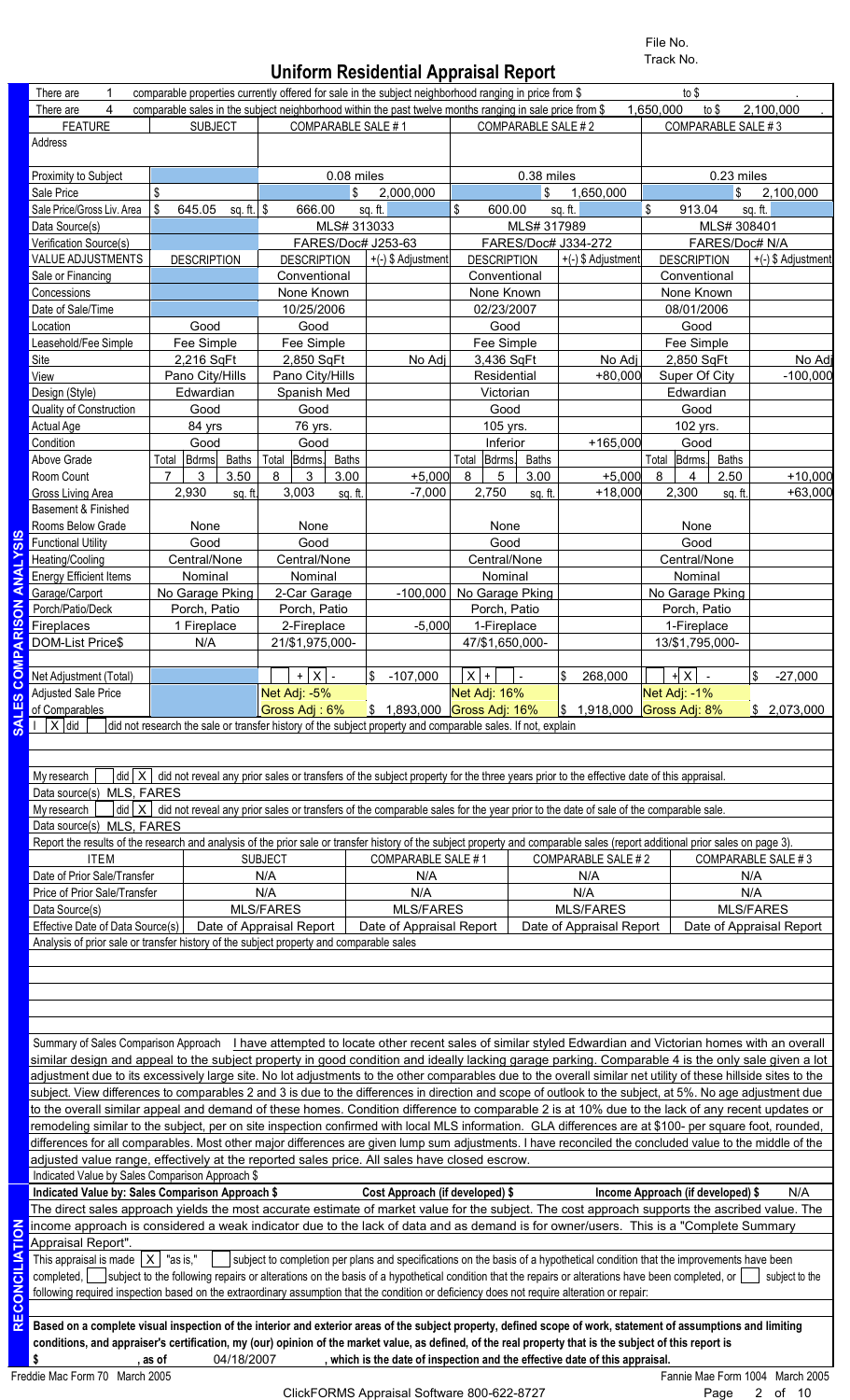## **COST APPROACH TO VALUE (not required by Fannie Mae.)**

Provide adequate information for the lender/client to replicate your cost figures and calculations. Support for the opinion of site value (summary of comparable land sales or other methods for estimating site value) Site derived by extraction of land values from | improved sales, due to the lack of recent comparable vacant land sales.

| $\overline{5}$                                                                                                                    | ESTIMATED $ X $ REPRODUCTION OR<br><b>REPLACEMENT COST NEW</b>                                                                                           | OPINION OF SITE VALUE<br>$=$ \$                      | 1,200,000 |  |  |  |  |  |  |
|-----------------------------------------------------------------------------------------------------------------------------------|----------------------------------------------------------------------------------------------------------------------------------------------------------|------------------------------------------------------|-----------|--|--|--|--|--|--|
| PPROA                                                                                                                             | Source of cost data Marshall & Swift Residential Cost Guide                                                                                              | $=$ \$<br>325<br>Dwelling<br>2,930<br>Sq. Ft. @ \$   | 952,250   |  |  |  |  |  |  |
|                                                                                                                                   | 2006<br>Good<br>Quality rating from cost service<br>Effective date of cost data                                                                          | $=$ \$<br>Sq. Ft. @\$                                | $\Omega$  |  |  |  |  |  |  |
| ∢                                                                                                                                 | Comments on Cost Approach (gross living area calculations, depreciation, etc.)                                                                           | Porch/Patio/Fireplace/Decking                        | 76,700    |  |  |  |  |  |  |
| <b>DST</b>                                                                                                                        | -Reproduction cost and depreciation based on Marshall Swift cost                                                                                         | $=$ \$<br>Garage/Carport<br>Sq. Ft. $@$ \$           | $\Omega$  |  |  |  |  |  |  |
|                                                                                                                                   | guide, local builders, supplemented by appraisers knowledge.                                                                                             | $=$ \$<br><b>Total Estimate of Cost-new</b>          | 1,028,950 |  |  |  |  |  |  |
| ပ                                                                                                                                 | -Due to the scarcity of buildable land the Site/Value ratios tend to be                                                                                  | Physical 34<br>Functional<br>External<br>Less        |           |  |  |  |  |  |  |
|                                                                                                                                   | higher than typical.                                                                                                                                     | Depreciation 349,843<br>$=$ \$<br>0<br>0             | 349,843   |  |  |  |  |  |  |
|                                                                                                                                   | -Site derived by extraction of land values from improved sales, due to                                                                                   | Depreciated Cost of Improvements<br>$=$ \$           | 679,107   |  |  |  |  |  |  |
|                                                                                                                                   | the lack of recent comparable vacant land sales.                                                                                                         | "As-is" Value of Site Improvements<br>$=$ \$         | 39,400    |  |  |  |  |  |  |
|                                                                                                                                   | -For square footage calculations, see Apex Addendum.                                                                                                     |                                                      |           |  |  |  |  |  |  |
|                                                                                                                                   | Estimated Remaining Economic Life (HUD and VA only)<br>40-42<br>Years                                                                                    | Indicated Value By Cost Approach<br>$=$ \$           | 1,918,507 |  |  |  |  |  |  |
|                                                                                                                                   | <b>INCOME APPROACH TO VALUE (not required by Fannie Mae.)</b>                                                                                            |                                                      |           |  |  |  |  |  |  |
| COME                                                                                                                              | Estimated Monthly Market Rent \$<br>N/A<br>X Gross Multiplier<br>N/A                                                                                     | $=$ \$<br>N/A<br>Indicated Value by Income Approach  |           |  |  |  |  |  |  |
|                                                                                                                                   | Summary of Income Approach (including support for market rent and GRM) The GRM is considered to be a very weak of value for residential properties in    |                                                      |           |  |  |  |  |  |  |
| ž                                                                                                                                 | this neighborhood.                                                                                                                                       |                                                      |           |  |  |  |  |  |  |
|                                                                                                                                   | <b>PROJECT INFORMATION FOR PUDs (if applicable)</b>                                                                                                      |                                                      |           |  |  |  |  |  |  |
|                                                                                                                                   | Yes<br>Is the developer/builder in control of the Homeowner's Association (HOA)?                                                                         | No Unit type(s)<br>Detached<br>Attached              |           |  |  |  |  |  |  |
|                                                                                                                                   | Provide the following information for PUDs ONLY if the developer/builder is in control of the HOA and the subject property is an attached dwelling unit. |                                                      |           |  |  |  |  |  |  |
|                                                                                                                                   | Legal Name of Project                                                                                                                                    |                                                      |           |  |  |  |  |  |  |
|                                                                                                                                   | Total number of phases<br>Total number of units                                                                                                          | Total number of units sold                           |           |  |  |  |  |  |  |
|                                                                                                                                   | Total number of units rented<br>Total number of units for sale                                                                                           | Data source(s)                                       |           |  |  |  |  |  |  |
| RMATION<br>Was the project created by the conversion of existing building(s) into a PUD?<br>Yes<br>No If Yes, date of conversion. |                                                                                                                                                          |                                                      |           |  |  |  |  |  |  |
| Does the project contain any multi-dwelling units?  <br>Yes<br>No<br>Data source.                                                 |                                                                                                                                                          |                                                      |           |  |  |  |  |  |  |
|                                                                                                                                   |                                                                                                                                                          |                                                      |           |  |  |  |  |  |  |
|                                                                                                                                   | Are the units, common elements, and recreation facilities complete?<br>Yes                                                                               | No If No, describe the status of completion.         |           |  |  |  |  |  |  |
|                                                                                                                                   |                                                                                                                                                          |                                                      |           |  |  |  |  |  |  |
|                                                                                                                                   |                                                                                                                                                          |                                                      |           |  |  |  |  |  |  |
|                                                                                                                                   | Are the common elements leased to or by the Homeowner's Association?<br>Yes                                                                              | No<br>If Yes, describe the rental terms and options. |           |  |  |  |  |  |  |
|                                                                                                                                   |                                                                                                                                                          |                                                      |           |  |  |  |  |  |  |
| <b>DED</b><br><b>DUP</b>                                                                                                          |                                                                                                                                                          |                                                      |           |  |  |  |  |  |  |
|                                                                                                                                   | Describe common elements and recreational facilities.                                                                                                    |                                                      |           |  |  |  |  |  |  |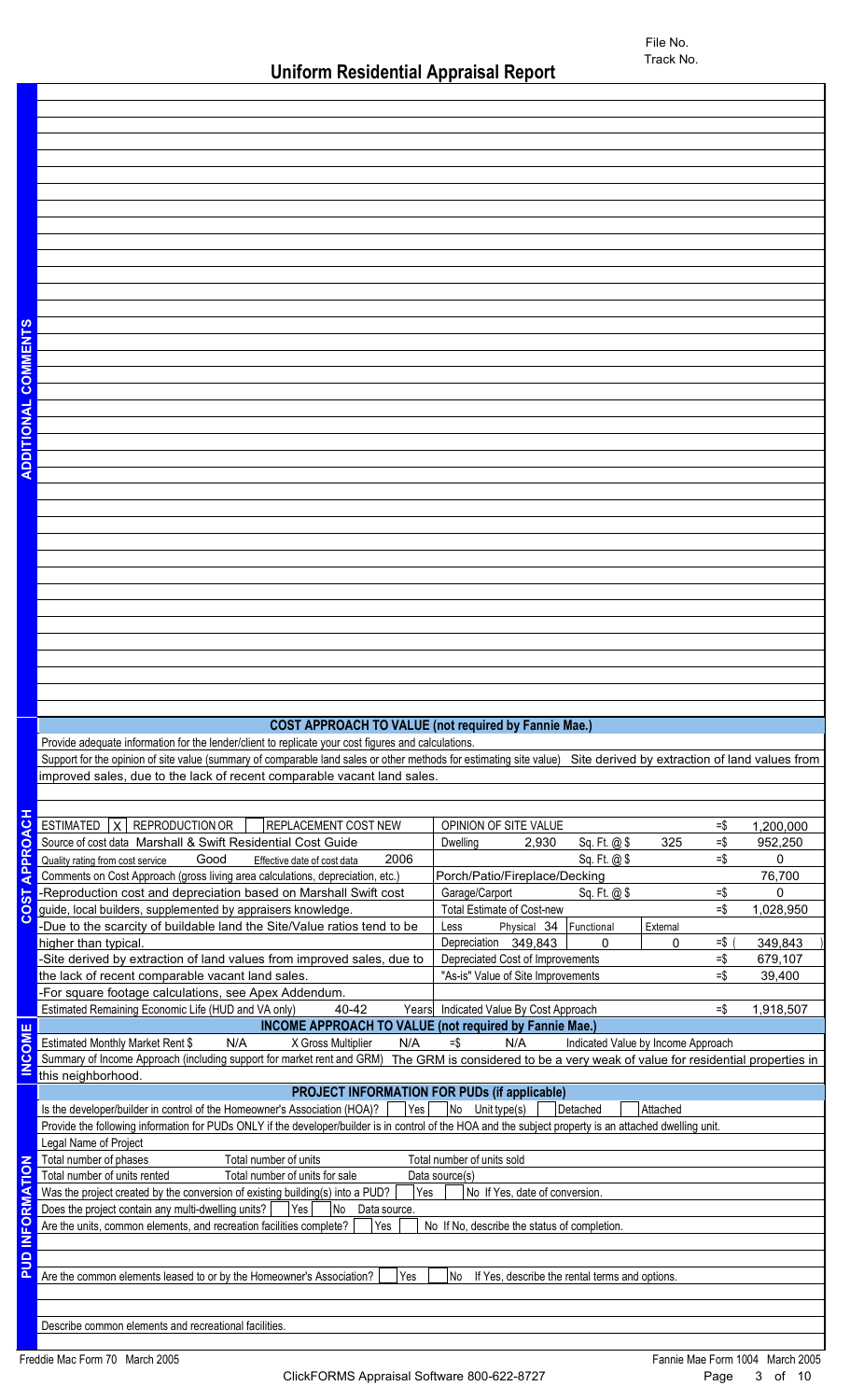#### **EXTRA COMPARABLES 4-5-6**

File No. Track No.

Borrower Jensen Property Address<br>City City County State Zip Code San Francisco

# Lender/Client Address

| <b>FEATURE</b>                                                                                                                     | <b>SUBJECT</b>      |                      |                | <b>COMPARABLE SALE #</b> |              |                          | 4                |       |                    | <b>COMPARABLE SALE #</b> |         | 5                                     |    |                    | <b>COMPARABLE SALE #</b> |         | 6                  |
|------------------------------------------------------------------------------------------------------------------------------------|---------------------|----------------------|----------------|--------------------------|--------------|--------------------------|------------------|-------|--------------------|--------------------------|---------|---------------------------------------|----|--------------------|--------------------------|---------|--------------------|
| Address                                                                                                                            |                     |                      |                |                          |              |                          |                  |       |                    |                          |         |                                       |    |                    |                          |         |                    |
|                                                                                                                                    |                     |                      |                |                          |              |                          |                  |       |                    |                          |         |                                       |    |                    |                          |         |                    |
| Proximity to Subject                                                                                                               |                     |                      |                |                          | 0.14 miles   |                          |                  |       |                    | 0.17 miles               |         |                                       |    |                    |                          |         |                    |
| Sale Price                                                                                                                         | \$<br>1,890,000     |                      |                |                          | \$           | 2,050,000                |                  |       |                    | \$                       |         | 1,995,000                             |    |                    | \$                       |         |                    |
| Sale Price/Gross Liv. Area                                                                                                         | \$                  | 645.05 sq. ft. $\$\$ |                | 883.62                   |              | sq. ft.                  |                  | \$    | 709.46             |                          | sq. ft. |                                       | \$ |                    |                          | sq. ft. |                    |
| Data Source(s)                                                                                                                     |                     |                      |                |                          | MLS# 316981  |                          |                  |       |                    | MLS# 322016              |         |                                       |    |                    |                          |         |                    |
| Verification Source(s)                                                                                                             |                     |                      |                |                          |              | FARES/Doc# J302-72       |                  |       |                    | <b>FARES</b>             |         |                                       |    |                    |                          |         |                    |
| <b>VALUE ADJUSTMENTS</b>                                                                                                           | <b>DESCRIPTION</b>  |                      |                | <b>DESCRIPTION</b>       |              | +(-) \$ Adjustment       |                  |       | <b>DESCRIPTION</b> |                          |         | +(-) \$ Adjustment                    |    | <b>DESCRIPTION</b> |                          |         | +(-) \$ Adjustment |
| Sale or Financing                                                                                                                  |                     |                      |                | Conventional             |              |                          |                  |       | Pending            |                          |         |                                       |    |                    |                          |         |                    |
| Concessions                                                                                                                        |                     |                      |                | None Known               |              |                          |                  |       | Sale               |                          |         |                                       |    |                    |                          |         |                    |
| Date of Sale/Time                                                                                                                  |                     |                      |                | 01/08/2007               |              |                          |                  |       | LD: 3/29/2007      |                          |         |                                       |    |                    |                          |         |                    |
| Location                                                                                                                           | Good                |                      |                | Good                     |              |                          |                  |       | Good               |                          |         |                                       |    |                    |                          |         |                    |
| Leasehold/Fee Simple                                                                                                               | Fee Simple          |                      |                | Fee Simple               |              |                          |                  |       | Fee Simple         |                          |         |                                       |    |                    |                          |         |                    |
| Site                                                                                                                               | 2,216 SqFt          |                      |                | 5,127 SqFt               |              |                          | $-200,000$       |       | 2,848 SqFt         |                          |         | No Adj                                |    |                    |                          |         |                    |
| View                                                                                                                               | Pano City/Hills     |                      |                | of City                  |              |                          |                  |       | Pano City/Hills    |                          |         |                                       |    |                    |                          |         |                    |
| Design (Style)                                                                                                                     | Edwardian           |                      |                | Traditional              |              |                          |                  |       | Edwardian          |                          |         |                                       |    |                    |                          |         |                    |
| Quality of Construction                                                                                                            | Good                |                      |                | Good                     |              |                          |                  |       | Good               |                          |         |                                       |    |                    |                          |         |                    |
| Actual Age                                                                                                                         | 84 yrs              |                      |                | 100 yrs.                 |              |                          |                  |       | 92 yrs.            |                          |         |                                       |    |                    |                          |         |                    |
| Condition                                                                                                                          | Good                |                      |                | Good                     |              |                          |                  |       | Good               |                          |         |                                       |    |                    |                          |         |                    |
| Above Grade                                                                                                                        | Total<br>Bdrms.     | <b>Baths</b>         | Total          | Bdrms.                   | <b>Baths</b> |                          |                  | Total | Bdrms.             | <b>Baths</b>             |         |                                       |    | Total Bdrms.       | <b>Baths</b>             |         |                    |
| Room Count                                                                                                                         | $\overline{7}$<br>3 | 3.50                 | $\overline{7}$ | 3                        | 2.50         |                          | $+10,000$        | 8     | 4                  | 3.00                     |         | $+5,000$                              |    |                    |                          |         |                    |
| Gross Living Area                                                                                                                  | 2,930               | sq. ft.              |                | 2,320                    | sq. ft.      |                          | $+61,000$        |       | $2,812+$           | sq. ft.                  |         | $+12,000$                             |    |                    | sq. ft.                  |         |                    |
| Basement & Finished                                                                                                                |                     |                      |                |                          |              |                          |                  |       |                    |                          |         |                                       |    |                    |                          |         |                    |
| Rooms Below Grade                                                                                                                  | None                |                      |                | None                     |              |                          |                  |       | None               |                          |         |                                       |    |                    |                          |         |                    |
| <b>Functional Utility</b>                                                                                                          | Good                |                      |                | Good                     |              |                          |                  |       | Good               |                          |         |                                       |    |                    |                          |         |                    |
| Heating/Cooling                                                                                                                    | Central/None        |                      |                | Central/None             |              |                          |                  |       | Central/None       |                          |         |                                       |    |                    |                          |         |                    |
| <b>Energy Efficient Items</b>                                                                                                      | Nominal             |                      |                | Nominal                  |              |                          |                  |       | Nominal            |                          |         |                                       |    |                    |                          |         |                    |
| Garage/Carport                                                                                                                     | No Garage Pking     |                      |                | 2-Car Garage             |              |                          | $-100,000$       |       | 2-Car Garage       |                          |         | $-100,000$                            |    |                    |                          |         |                    |
| Porch/Patio/Deck                                                                                                                   | Porch, Patio        |                      |                | Porch, Patio             |              |                          |                  |       | Porch, Patio       |                          |         |                                       |    |                    |                          |         |                    |
| Fireplaces                                                                                                                         | 1 Fireplace         |                      |                | 1-Fireplace              |              |                          |                  |       | 1-Fireplace        |                          |         |                                       |    |                    |                          |         |                    |
| <b>DOM-List Price\$</b>                                                                                                            | N/A                 |                      |                | 47/\$2,100,000-          |              |                          |                  |       | See Above          |                          |         |                                       |    |                    |                          |         |                    |
|                                                                                                                                    |                     |                      |                |                          |              |                          |                  |       |                    |                          |         |                                       |    |                    |                          |         |                    |
| Net Adjustment (Total)                                                                                                             |                     |                      |                | $+ X $ .                 |              | l\$<br>$-229,000$        |                  |       | $+ X $ .           |                          | l\$     | $-83,000$                             |    | $+$                |                          | \$      | 0                  |
| <b>Adjusted Sale Price</b>                                                                                                         |                     |                      |                | Net Adj: -11%            |              |                          |                  |       | Net Adj: -4%       |                          |         |                                       |    | Net Adj: 0%        |                          |         |                    |
| of Comparables                                                                                                                     |                     |                      |                | Gross Adj: 18%           |              | $\frac{1}{3}$ 1,821,000  |                  |       | Gross Adj: 6%      |                          |         | $\frac{1}{9}$ 1,912,000 Gross Adj: 0% |    |                    |                          | \$      | 0                  |
|                                                                                                                                    |                     |                      |                |                          |              |                          |                  |       |                    |                          |         |                                       |    |                    |                          |         |                    |
| Report the results of the research and analysis of the prior sale or transfer history of the subject property and comparable sales |                     |                      |                |                          |              |                          |                  |       |                    |                          |         |                                       |    |                    |                          |         |                    |
| <b>ITEM</b>                                                                                                                        |                     |                      | <b>SUBJECT</b> |                          |              | COMPARABLE SALE # 4      |                  |       |                    |                          |         | COMPARABLE SALE #                     | 5  |                    | <b>COMPARABLE SALE #</b> |         | 6                  |
| Date of Prior Sale/Transfer<br>N/A                                                                                                 |                     |                      |                | N/A                      |              |                          |                  |       |                    |                          |         | N/A                                   |    |                    |                          |         |                    |
| Price of Prior Sale/Transfer                                                                                                       |                     |                      | N/A            |                          |              |                          | N/A              |       |                    |                          |         | N/A                                   |    |                    |                          |         |                    |
| Data Source(s)                                                                                                                     |                     | <b>MLS/FARES</b>     |                |                          |              |                          | <b>MLS/FARES</b> |       |                    |                          |         | <b>MLS/FARES</b>                      |    |                    |                          |         |                    |
| Effective Date of Data Source(s)                                                                                                   |                     |                      |                | Date of Appraisal Report |              | Date of Appraisal Report |                  |       |                    |                          |         | Date of Appraisal Report              |    |                    |                          |         |                    |
| Analysis of prior sale or transfer history of the subject property and comparable sales See page #2 above.                         |                     |                      |                |                          |              |                          |                  |       |                    |                          |         |                                       |    |                    |                          |         |                    |
|                                                                                                                                    |                     |                      |                |                          |              |                          |                  |       |                    |                          |         |                                       |    |                    |                          |         |                    |
|                                                                                                                                    |                     |                      |                |                          |              |                          |                  |       |                    |                          |         |                                       |    |                    |                          |         |                    |
|                                                                                                                                    |                     |                      |                |                          |              |                          |                  |       |                    |                          |         |                                       |    |                    |                          |         |                    |
|                                                                                                                                    |                     |                      |                |                          |              |                          |                  |       |                    |                          |         |                                       |    |                    |                          |         |                    |
|                                                                                                                                    |                     |                      |                |                          |              |                          |                  |       |                    |                          |         |                                       |    |                    |                          |         |                    |
|                                                                                                                                    |                     |                      |                |                          |              |                          |                  |       |                    |                          |         |                                       |    |                    |                          |         |                    |
|                                                                                                                                    |                     |                      |                |                          |              |                          |                  |       |                    |                          |         |                                       |    |                    |                          |         |                    |
|                                                                                                                                    |                     |                      |                |                          |              |                          |                  |       |                    |                          |         |                                       |    |                    |                          |         |                    |
|                                                                                                                                    |                     |                      |                |                          |              |                          |                  |       |                    |                          |         |                                       |    |                    |                          |         |                    |
| Summary of Sales Comparison Approach See page #2 above.                                                                            |                     |                      |                |                          |              |                          |                  |       |                    |                          |         |                                       |    |                    |                          |         |                    |
|                                                                                                                                    |                     |                      |                |                          |              |                          |                  |       |                    |                          |         |                                       |    |                    |                          |         |                    |
|                                                                                                                                    |                     |                      |                |                          |              |                          |                  |       |                    |                          |         |                                       |    |                    |                          |         |                    |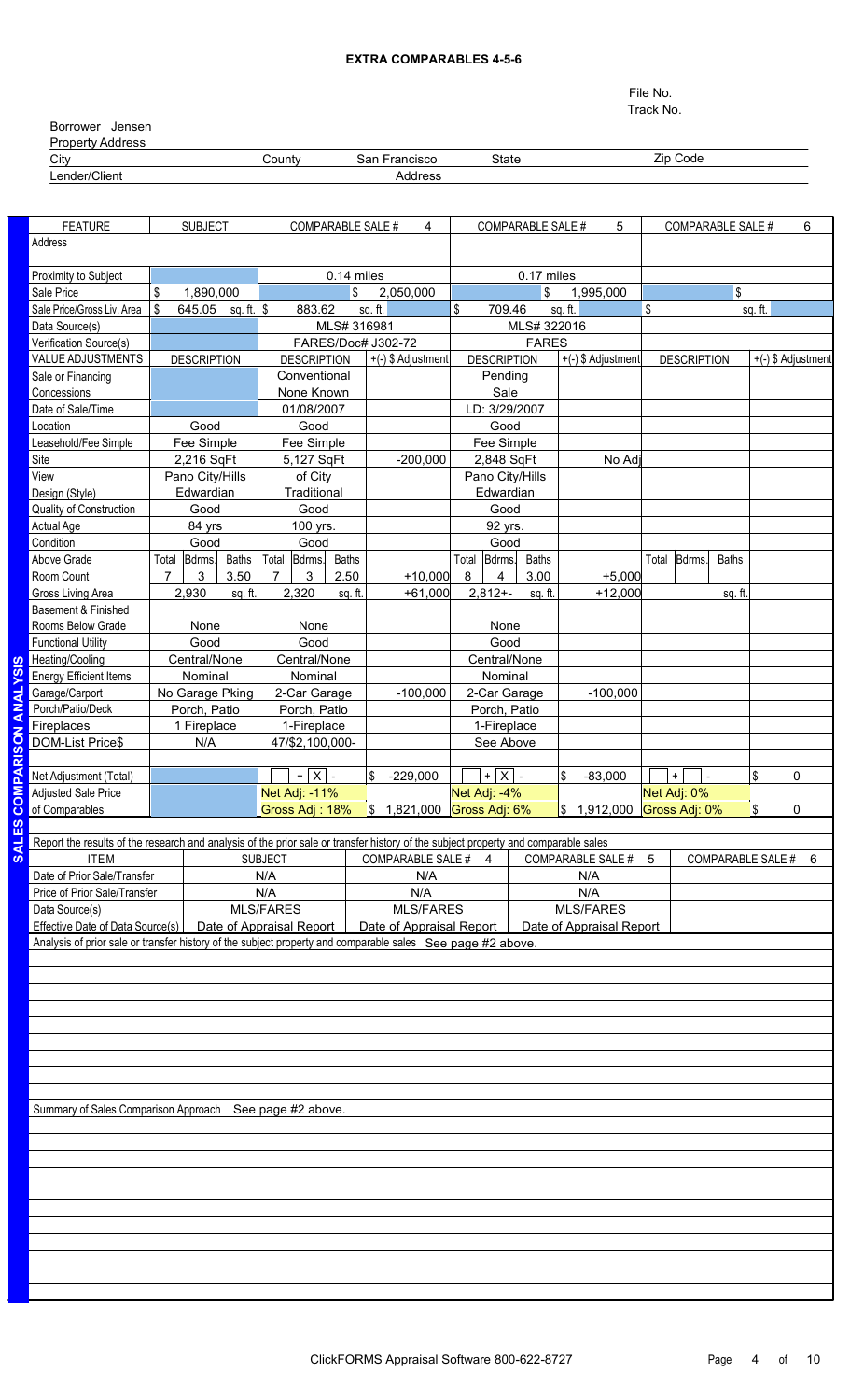## **COMMENT ADDENDUM**

File No. Track No.

| Borrower                |         |       |          |  |
|-------------------------|---------|-------|----------|--|
| <b>Property Address</b> |         |       |          |  |
| City                    | Countv  | State | Zip Code |  |
| Lender/Client           | Address |       |          |  |
|                         |         |       |          |  |

#### NEIGHBORHOOD BOUNDARIES:

The subject is located in a hillside residential neighborhood whose immediate boundaries are: to the north and west Market St; to the east, Guerrero Street; and to the south, 22nd St.

#### NEIGHBORHOOD DESCRIPTION:

A residential neighborhood comprised predominantly of 2-3 story, wood frame, row style, and detached SFRs. Construction quality and maintenance is typically good per "Marshall and Swift Residential Cost Handbook". Commercial uses, neighborhood shopping, and public transportation are easily accessible along nearby Castro Street. Freeway access is via Army Street. Employment centers are accessed easily to down-town San Francisco from Market Street. Many homes have city and or bay views. Employment is considered average, with unemployment mostly stable. Demand and marketability are considered average for the subject area.

#### MARKET CONDITIONS:

Due to the stability in the economy, marketing times are presently from days to weeks on the market for entry price ranges and weeks to months for upper price range. Property values appear mostly stable at this time in the subject's price range, with stability evidenced in the upper price ranges. It should be noted that due to the Federal Reserves continual increase of interest rates this does appear to be slowing the market in terms of days on market and offers being submitted. Current stable economic conditions are backed by standard conventional financing at near historical lows. Loan discounts/buy downs are not common in this market segment. Marketing for the subject is typical at 1-3 months.

#### ADDITIONAL FEATURES OF SUBJECT PROPERTY:

The subject is a large Edwardian home on the north side of Hill Street with panoramic views from the front and rear of the residence of the hills and city. There is a landscaped rear yard and a unique custom top floor roof deck with unobstructed views. The subject does lack garage parking, although there appears to be plenty of on-street parking. This large, three-level home, was built in 1923, is situated high on the east side of Liberty Hill, a highly sought residential neighborhood restricted to single family homes. There is a security gate at the sidewalk level, leading to concrete stairs through a landscaped garden up to the entryway.

The entryway level has a marble entry and foyer, a large family room, bedroom with a ceramic tiled bathroom and a laundry room. The family room leads to a large rear patio and outdoor area. Upstairs, the main level has a living room (with working fireplace), dining room, powder room, and a large remodeled kitchen with granite counters, center island, DCS range, two dishwashers, Sub-Zero refrigerator, white custom cabinets, and a pantry.

The upper level has a large master suite with a remodeled stone tile bathroom, both with views. The master suite also has a large closet and office space. This floor has a second bedroom with its own tile bath, both with south views. Interior stairs lead to a tiled roof deck with glass railings and panoramic views of the city and the East Bay.

Good interior detailing includes handsome wrought iron/wood banisters, period molding's, and coved ceilings. There are marble tile floors in the entryway level, oak floors on the main level, and carpeted bedrooms. Systems have been updated with new electric service, copper supply plumbing, a demand water heater, and a forced air furnace. Much of the foundation is newer with seismic upgrades.

 All rooms are well laid out, proportional and of a grand scale. The home shows custom construction and quality throughout. The overall quality and finish is rated as good condition, per Marshall & Swift Residential Handbook.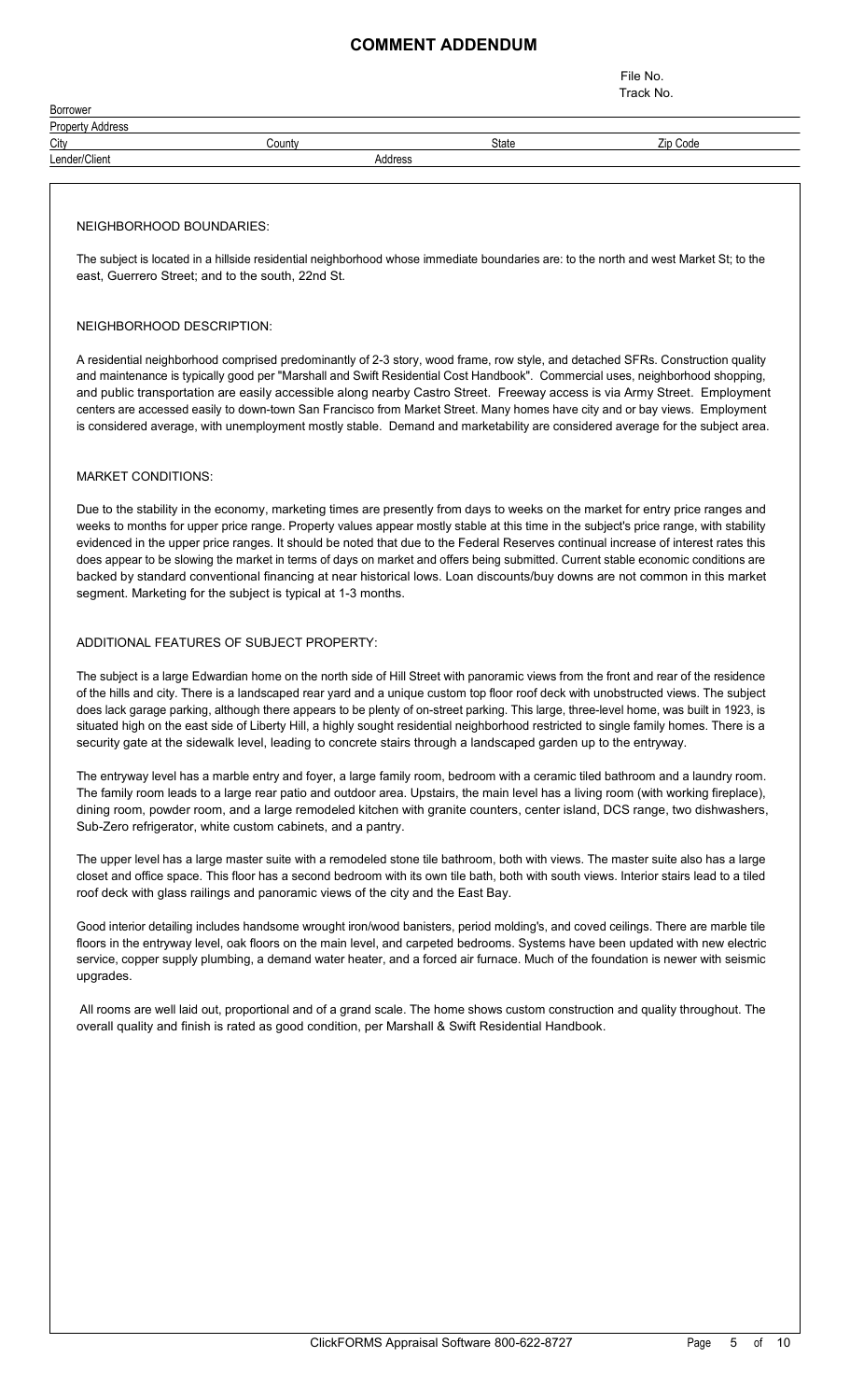This report form is designed to report an appraisal of a one-unit property or a one-unit property with an accessory unit; including a unit in a planned unit development (PUD). This report form is not designed to report an appraisal of a manufactured home or a unit in a condominium or cooperative project.

This appraisal report is subject to the following scope of work, intended use, intended user, definition of market value, statement of assumptions and limiting conditions, and certifications. Modifications, additions, or deletions to the intended use, intended user, definition of market value, or assumptions and limiting conditions are not permitted. The appraiser may expand the scope of work to include any additional research or analysis necessary based on the complexity of this appraisal assignment. Modifications or deletions to the certifications are also not permitted. However, additional certifications that do not constitute material alterations to this appraisal report, such as those required by law or those related to the appraiser's continuing education or membership in an appraisal organization, are permitted.

**SCOPE OF WORK:** The scope of work for this appraisal is defined by the complexity of this appraisal assignment and the reporting requirements of this appraisal report form, including the following definition of market value, statement of assumptions and limiting conditions, and certifications. The appraiser must, at a minimum: (1) perform a complete visual inspection of the interior and exterior areas of the subject property, (2) inspect the neighborhood, (3) inspect each of the comparable sales from at least the street, (4) research, verify, and analyze data from reliable public and/or private sources, and (5) report his or her analysis, opinions, and conclusions in this appraisal report.

**INTENDED USE:** The intended use of this appraisal report is for the lender/client to evaluate the property that is the subject of this appraisal for a mortgage finance transaction.

**INTENDED USER:** The intended user of this appraisal report is the lender/client.

**DEFINITION OF MARKET VALUE:** The most probable price which a property should bring in a competitive and open market under all conditions requisite to a fair sale, the buyer and seller, each acting prudently, knowledgeably and assuming the price is not affected by undue stimulus. Implicit in this definition is the consummation of a sale as of a specified date and the passing of title from seller to buyer under conditions whereby: (1) buyer and seller are typically motivated; (2) both parties are well informed or well advised, and each acting in what he or she considers his or her own best interest; (3) a reasonable time is allowed for exposure in the open market; (4) payment is made in terms of cash in U. S. dollars or in terms of financial arrangements comparable thereto; and (5) the price represents the normal consideration for the property sold unaffected by special or creative financing or sales concessions\* granted by anyone associated with the sale.

\*Adjustments to the comparables must be made for special or creative financing or sales concessions. No adjustments are necessary for those costs which are normally paid by sellers as a result of tradition or law in a market area; these costs are readily identifiable since the seller pays these costs in virtually all sales transactions. Special or creative financing adjustments can be made to the comparable property by comparisons to financing terms offered by a third party institutional lender that is not already involved in the property or transaction. Any adjustment should not be calculated on a mechanical dollar for dollar cost of the financing or concession but the dollar amount of any adjustment should approximate the market's reaction to the financing or concessions based on the appraiser's judgment.

**STATEMENT OF ASSUMPTIONS AND LIMITING CONDITIONS:** The appraiser's certification in this report is subject to the following assumptions and limiting conditions: **STATEMENT OF ASSUMPTIONS AND LIMITING CONDITIONS:** The appraiser's certification in this report is<br>subject to the following assumptions and limiting conditions:<br>1. The appraiser will not be responsible for matters of a le

to it, except for information that he or she became aware of during the research involved in performing this appraisal. The appraiser assumes that the title is good and marketable and will not render any opinions about the title. 1. The appraiser will not be responsible for matters of a legal nature that affect either the property being appraised or the title<br>to it, except for information that he or she became aware of during the research involved

of its size. 2. The appraiser has provided a sketch in this appraisal report to show the approximate dimensions of the improvements.<br>The sketch is included only to assist the reader in visualizing the property and understanding the app

identified Special Flood Hazard Area. Because the appraiser is not a surveyor, he or she makes no guarantees, express or implied, regarding this determination. (or other data sources) and has noted in this appraisal report whether any portion of the subject site is located in an<br>identified Special Flood Hazard Area. Because the appraiser is not a surveyor, he or she makes no guar

unless specific arrangements to do so have been made beforehand, or as otherwise required by law.

4. The appraiser will not give testimony or appear in court because he or she made an appraisal of the property in question,<br>unless specific arrangements to do so have been made beforehand, or as otherwise required by law. presence of hazardous wastes, toxic substances, etc.) observed during the inspection of the subject property or that he or she became aware of during the research involved in performing this appraisal. Unless otherwise stated in this appraisal report, the appraiser has no knowledge of any hidden or unapparent physical deficiencies or adverse conditions of the property (such as, but not limited to, needed repairs, deterioration, the presence of hazardous wastes, toxic substances, adverse environmental conditions, etc.) that would make the property less valuable, and has assumed that there are no such conditions and makes no guarantees or warranties, express or implied. The appraiser will not be responsible for any such conditions that do exist or for any engineering or testing that might be required to discover whether such conditions exist. Because the appraiser is not an expert in the field of environmental hazards, this appraisal report must not be considered as an environmental assessment of the property.

6. The appraiser has based his or her appraisal report and valuation conclusion for an appraisal that is subject to satisfactory completion, repairs, or alterations on the assumption that the completion, repairs, or alterations of the subject property will be performed in a professional manner.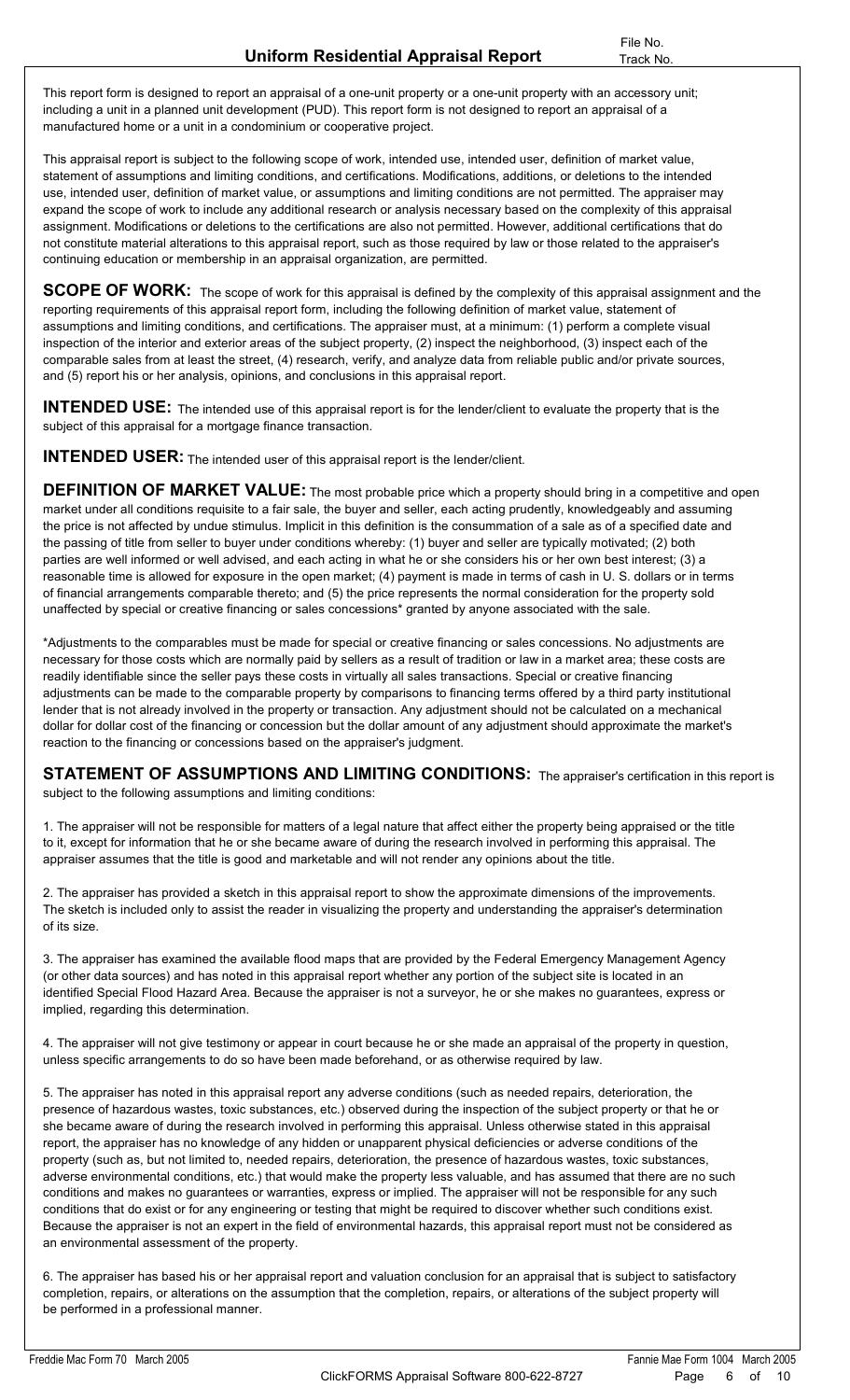## **APPRAISER'S CERTIFICATION:** The Appraiser certifies and agrees that:

1. I have, at a minimum, developed and reported this appraisal in accordance with the scope of work requirements stated in this appraisal report.<br>1. I have, at a minimum, developed and reported this appraisal in accordance this appraisal report.

1. I have, at a minimum, developed and reported this appraisal in accordance with the scope of work requirements stated in<br>this appraisal report.<br>2. I performed a complete visual inspection of the interior and exterior are of the improvements in factual, specific terms. I identified and reported the physical deficiencies that could affect the livability, soundness, or structural integrity of the property. 2. I performed a complete visual inspection of the interior and exterior areas of the subject property. I reported the condition<br>of the improvements in factual, specific terms. I identified and reported the physical defici

Practice that were adopted and promulgated by the Appraisal Standards Board of The Appraisal Foundation and that were in place at the time this appraisal report was prepared. 1. I performed this appraisal in accordance with the requirements of the Uniform Standards of Professional Appraisal<br>Practice that were adopted and promulgated by the Appraisal Standards Board of The Appraisal Foundation a

comparison approach to value. I have adequate comparable market data to develop a reliable sales comparison approach for this appraisal assignment. I further certify that I considered the cost and income approaches to value but did not develop them, unless otherwise indicated in this report. comparison approach to value. I have adequate comparable market data to develop a reliable sales comparison approach<br>for this appraisal assignment. I further certify that I considered the cost and income approaches to valu

property for a minimum of three years prior to the effective date of this appraisal, unless otherwise indicated in this report. 5. I researched, verified, analyzed, and reported on any current agreement for sale for the subject property, any offering for sale of the subject property in the twelve months prior to the effective date of this appraisal

to the date of sale of the comparable sale, unless otherwise indicated in this report. 6. I researched, verified, analyzed, and reported on the prior sales of the comparable sales for a minimum of one year prior<br>to the date of sale of the comparable sale, unless otherwise indicated in this report.<br>7. I selec

to the date of sale of the comparable sale, unless otherwise indicated in this report.<br>8. I selected and used comparable sales that are locationally, physically, and functionally the most similar to the subject property.<br>8 has been built or will be built on the land.

8. I have not used comparable sales that were the result of combining a land sale with the contract purchase price of a home that<br>has been built or will be built on the land.<br>9. I have reported adjustments to the comparabl property and the comparable sales. 10. I have reported adjustments to the comparable sales that reflect the market's reaction to the differences between the subject<br>property and the comparable sales.<br>10. I verified, from a disinterested source, all informat

the sale or financing of the subject property. 10. I verified, from a disinterested source, all information in this report that was provided by parti<br>the sale or financing of the subject property.<br>11. I have knowledge and experience in appraising this type of property

the sale or financing of the subject property.<br>11. I have knowledge and experience in appraising this type of property in this market area.<br>12. I am aware of, and have access to, the necessary and appropriate public and pr 12. I am aware of, and have access to, the necessary and appropriate public and private data sources, such as multiple listing<br>services, tax assessment records, public land records and other such data sources for the area

reliable sources that I believe to be true and correct.

14. I have taken into consideration the factors that have an impact on value with respect to the subject neighborhood, subject property, and the proximity of the subject property to adverse influences in the development of my opinion of market value. I have noted in this appraisal report any adverse conditions (such as, but not limited to, needed repairs, deterioration, the presence of hazardous wastes, toxic substances, adverse environmental conditions, etc.) observed during the inspection of the subject property or that I became aware of during the research involved in performing this appraisal. I have considered these adverse conditions in my analysis of the property value, and have reported on the effect of the conditions on the value and marketability of the subject property. subject property or that I became aware of during the research involved in performing this appraisal. I have considered these adverse conditions in my analysis of the property value, and have reported on the effect of the

statements and information in this appraisal report are true and correct. 15. I have not knowingly withheld any significant information from this appraisal report and, to the best of my knowledge, all statements and information in this appraisal report are true and correct.<br>16. I stated in this

are subject only to the assumptions and limiting conditions in this appraisal report.

16. I stated in this appraisal report my own personal, unbiased, and professional analysis, opinions, and conclusions, which<br>are subject only to the assumptions and limiting conditions in this appraisal report.<br>17. I have completely, my analysis and/or opinion of market value in this appraisal report on the race, color, religion, sex, age, marital status, handicap, familial status, or national origin of either the prospective owners or occupants of the subject property or of the present owners or occupants of the properties in the vicinity of the subject property or on any other basis prohibited by law. 18. Completely, my analysis and/or opinion of market value in this appraisal report on the race, color, religion, sex, age, marital<br>status, handicap, familial status, or national origin of either the prospective owners or

on any agreement or understanding, written or otherwise, that I would report (or present analysis supporting) a predetermined specific<br>value, a predetermined minimum value, a range or direction in value, a value that favor value, a predetermined minimum value, a range or direction in value, a value that favors the cause of any party, or the attainment of a specific result or occurrence of a specific subsequent event (such as approval of a pending mortgage loan application).

significant real property appraisal assistance from any individual or individuals in the performance of this appraisal or the preparation of this appraisal report, I have named such individual(s) and disclosed the specific tasks performed in this appraisal report. I certify that any individual so named is qualified to perform the tasks. I have not authorized anyone to make a change to any item in this appraisal report; therefore, any change made to this appraisal is unauthorized and I will take no responsibility for it. preparation of this appraisal report, I have named such individual(s) and disclosed the specific tasks performed in this appraisal certify that any individual so named is qualified to perform the tasks. I have not authoriz

ordered and will receive this appraisal report.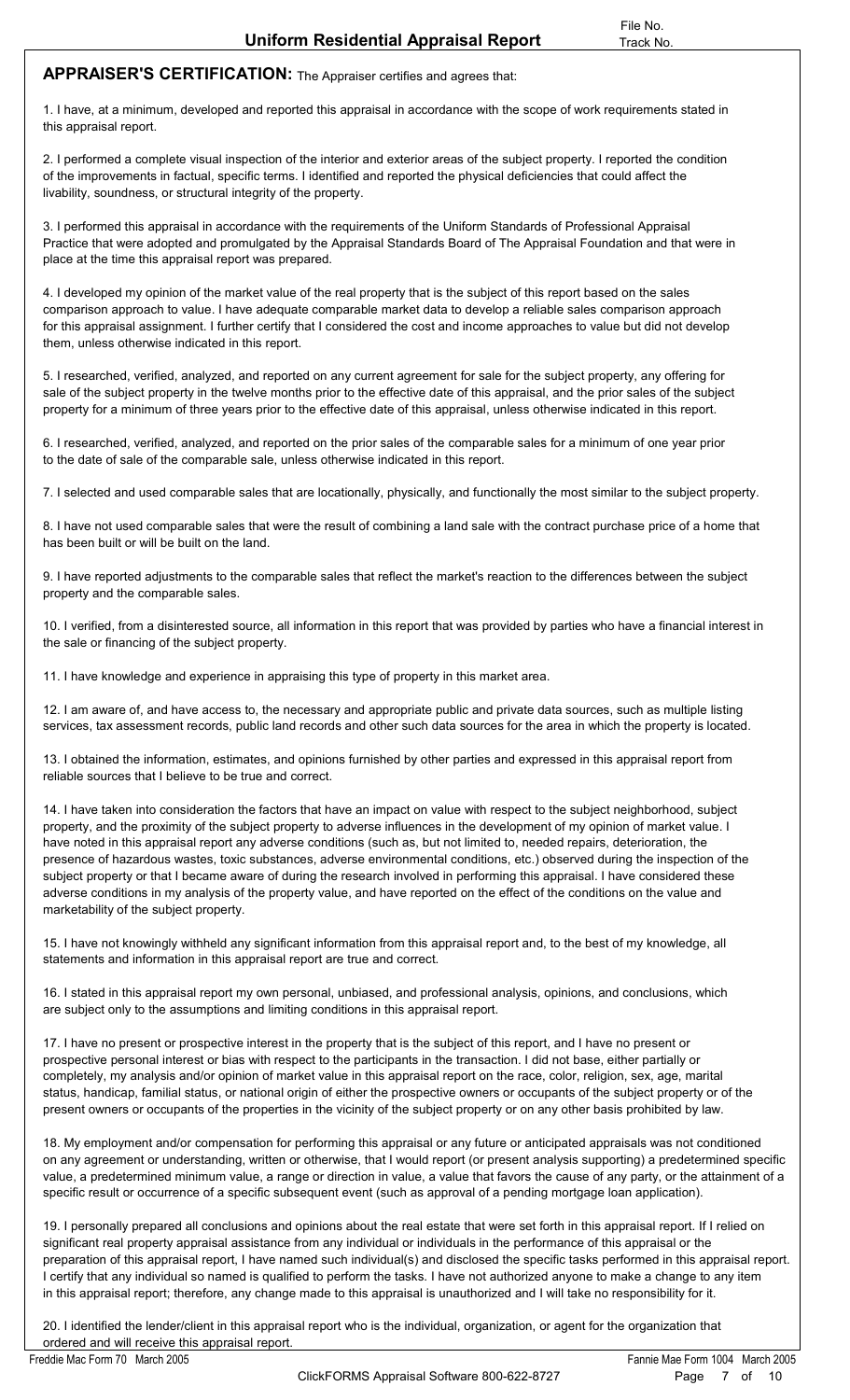File No.<br>**Uniform Residential Appraisal Report**<br>21. The lender/client may disclose or distribute this appraisal report to: the borrower; another lender at the request of the<br>borrower; the mortgagee or its successors and as secondary market participants; data collection or reporting services; professional appraisal organizations; any department, agency, or instrumentality of the United States; and any state, the District of Columbia, or other jurisdictions; without having to obtain the appraiser's or supervisory appraiser's (if applicable) consent. Such consent must be obtained before this appraisal report may be disclosed or distributed to any other party (including, but not limited to, the public through advertising, public relations, news, sales, or other media).

22. I am aware that any disclosure or distribution of this appraisal report by me or the lender/client may be subject to certain laws and regulations. Further, I am also subject to the provisions of the Uniform Standards of Professional Appraisal Practice that pertain to disclosure or distribution by me. 22. I am aware that any disclosure or distribution of this appraisal report by me or the lender/client may be subject to certain<br>laws and regulations. Further, I am also subject to the provisions of the Uniform Standards o

of any mortgage finance transaction that involves any one or more of these parties. 23. The borrower, another lender at the request of the borrower, the mortgagee or its successors and assigns, mortgage<br>insurers, government sponsored enterprises, and other secondary market participants may rely on this ap

defined in applicable federal and/or state laws (excluding audio and video recordings), or a facsimile transmission of this appraisal report containing a copy or representation of my signature, the appraisal report shall be as effective, enforceable and valid as if a paper version of this appraisal report were delivered containing my original hand written signature. defined in applicable federal and/or state laws (excluding audio and video recordings), or a facsimile transmission of this<br>appraisal report containing a copy or representation of my signature, the appraisal report shall b

criminal penalties including, but not limited to, fine or imprisonment or both under the provisions of Title 18, United States Code, Section 1001, et seq., or similar state laws.

**SUPERVISORY APPRAISER'S CERTIFICATION:** The Supervisory Appraiser certifies and agrees that:

Code, Section 1001, et seq., or similar state laws.<br> **SUPERVISORY APPRAISER'S CERTIFICATION:** The Supervisory Appraiser certifies and agrees that:<br>
1. I directly supervised the appraiser for this appraisal assignment, have analysis, opinions, statements, conclusions, and the appraiser's certification. 1. I directly supervised the appraiser for this appraisal assignment, have read the appraisal report, and agree with the appraiser's analysis, opinions, statements, conclusions, and the appraiser's certification.<br>2. I acce

statements, conclusions, and the appraiser's certification.

3. The appraiser identified in this appraisal report is either a sub-contractor or an employee of the supervisory appraiser (or the appraisal firm), is qualified to perform this appraisal, and is acceptable to perform this appraisal under the applicable state law.

4. This appraisal report complies with the Uniform Standards of Professional Appraisal Practice that were adopted and promulgated by the Appraisal Standards Board of The Appraisal Foundation and that were in place at the time this appraisal report was prepared. 4. This appraisal report complies with the Uniform Standards of Professional Appraisal Practice that were adopted and<br>promulgated by the Appraisal Standards Board of The Appraisal Foundation and that were in place at the t

defined in applicable federal and/or state laws (excluding audio and video recordings), or a facsimile transmission of this appraisal report containing a copy or representation of my signature, the appraisal report shall be as effective, enforceable and valid as if a paper version of this appraisal report were delivered containing my original hand written signature.

| <b>APPRAISER</b>                                                                                                        |                                                                                                                                                                                                                               | SUPERVISORY APPRAISER (ONLY IF REQUIRED)                                                                                                                                                                                       |  |  |  |  |  |
|-------------------------------------------------------------------------------------------------------------------------|-------------------------------------------------------------------------------------------------------------------------------------------------------------------------------------------------------------------------------|--------------------------------------------------------------------------------------------------------------------------------------------------------------------------------------------------------------------------------|--|--|--|--|--|
|                                                                                                                         |                                                                                                                                                                                                                               | Signature <b>Signature Signature Signature Signature Signature Signature Signature Signature Signature Signature Signature Signature Signature Signature Signature Signature Signature Signatu</b>                             |  |  |  |  |  |
| Name<br>the contract of the contract of the contract of the contract of the contract of the contract of the contract of |                                                                                                                                                                                                                               |                                                                                                                                                                                                                                |  |  |  |  |  |
|                                                                                                                         |                                                                                                                                                                                                                               |                                                                                                                                                                                                                                |  |  |  |  |  |
|                                                                                                                         |                                                                                                                                                                                                                               |                                                                                                                                                                                                                                |  |  |  |  |  |
|                                                                                                                         | <u> 1989 - Johann Stein, mars an deutscher Stein und der Stein und der Stein und der Stein und der Stein und der</u>                                                                                                          | the control of the control of the control of the control of the control of the control of                                                                                                                                      |  |  |  |  |  |
|                                                                                                                         |                                                                                                                                                                                                                               |                                                                                                                                                                                                                                |  |  |  |  |  |
|                                                                                                                         |                                                                                                                                                                                                                               |                                                                                                                                                                                                                                |  |  |  |  |  |
|                                                                                                                         |                                                                                                                                                                                                                               |                                                                                                                                                                                                                                |  |  |  |  |  |
|                                                                                                                         |                                                                                                                                                                                                                               |                                                                                                                                                                                                                                |  |  |  |  |  |
|                                                                                                                         |                                                                                                                                                                                                                               | State experience and the contract of the state of the state of the state of the state of the state of the state of the state of the state of the state of the state of the state of the state of the state of the state of the |  |  |  |  |  |
|                                                                                                                         |                                                                                                                                                                                                                               | <b>Expiration Date of Certification or License</b>                                                                                                                                                                             |  |  |  |  |  |
| State                                                                                                                   | <u> 1989 - Johann Barn, mars ann an t-Amhain an t-Amhain an t-Amhain an t-Amhain an t-Amhain an t-Amhain an t-A</u>                                                                                                           |                                                                                                                                                                                                                                |  |  |  |  |  |
|                                                                                                                         |                                                                                                                                                                                                                               |                                                                                                                                                                                                                                |  |  |  |  |  |
|                                                                                                                         |                                                                                                                                                                                                                               | <b>SUBJECT PROPERTY</b>                                                                                                                                                                                                        |  |  |  |  |  |
| ADDRESS OF PROPERTY APPRAISED                                                                                           |                                                                                                                                                                                                                               |                                                                                                                                                                                                                                |  |  |  |  |  |
|                                                                                                                         |                                                                                                                                                                                                                               | Did not inspect subject property                                                                                                                                                                                               |  |  |  |  |  |
|                                                                                                                         |                                                                                                                                                                                                                               | Did inspect exterior of subject property from street                                                                                                                                                                           |  |  |  |  |  |
|                                                                                                                         |                                                                                                                                                                                                                               | Date of Inspection _______________                                                                                                                                                                                             |  |  |  |  |  |
| APPRAISED VALUE OF SUBJECT PROPERTY \$                                                                                  |                                                                                                                                                                                                                               | Did inspect interior and exterior of subject property                                                                                                                                                                          |  |  |  |  |  |
| LENDER/CLIENT                                                                                                           |                                                                                                                                                                                                                               |                                                                                                                                                                                                                                |  |  |  |  |  |
|                                                                                                                         |                                                                                                                                                                                                                               |                                                                                                                                                                                                                                |  |  |  |  |  |
|                                                                                                                         |                                                                                                                                                                                                                               | <b>COMPARABLE SALES</b>                                                                                                                                                                                                        |  |  |  |  |  |
|                                                                                                                         |                                                                                                                                                                                                                               | Did not inspect exterior of comparable sales from street                                                                                                                                                                       |  |  |  |  |  |
|                                                                                                                         | the control of the control of the control of the control of the control of the control of the control of the control of the control of the control of the control of the control of the control of the control of the control | Did inspect exterior of comparable sales from street                                                                                                                                                                           |  |  |  |  |  |
|                                                                                                                         |                                                                                                                                                                                                                               |                                                                                                                                                                                                                                |  |  |  |  |  |
|                                                                                                                         |                                                                                                                                                                                                                               |                                                                                                                                                                                                                                |  |  |  |  |  |

Freddie Mac Form 70 March 2005 Fannie Mae Form 1004 March 2005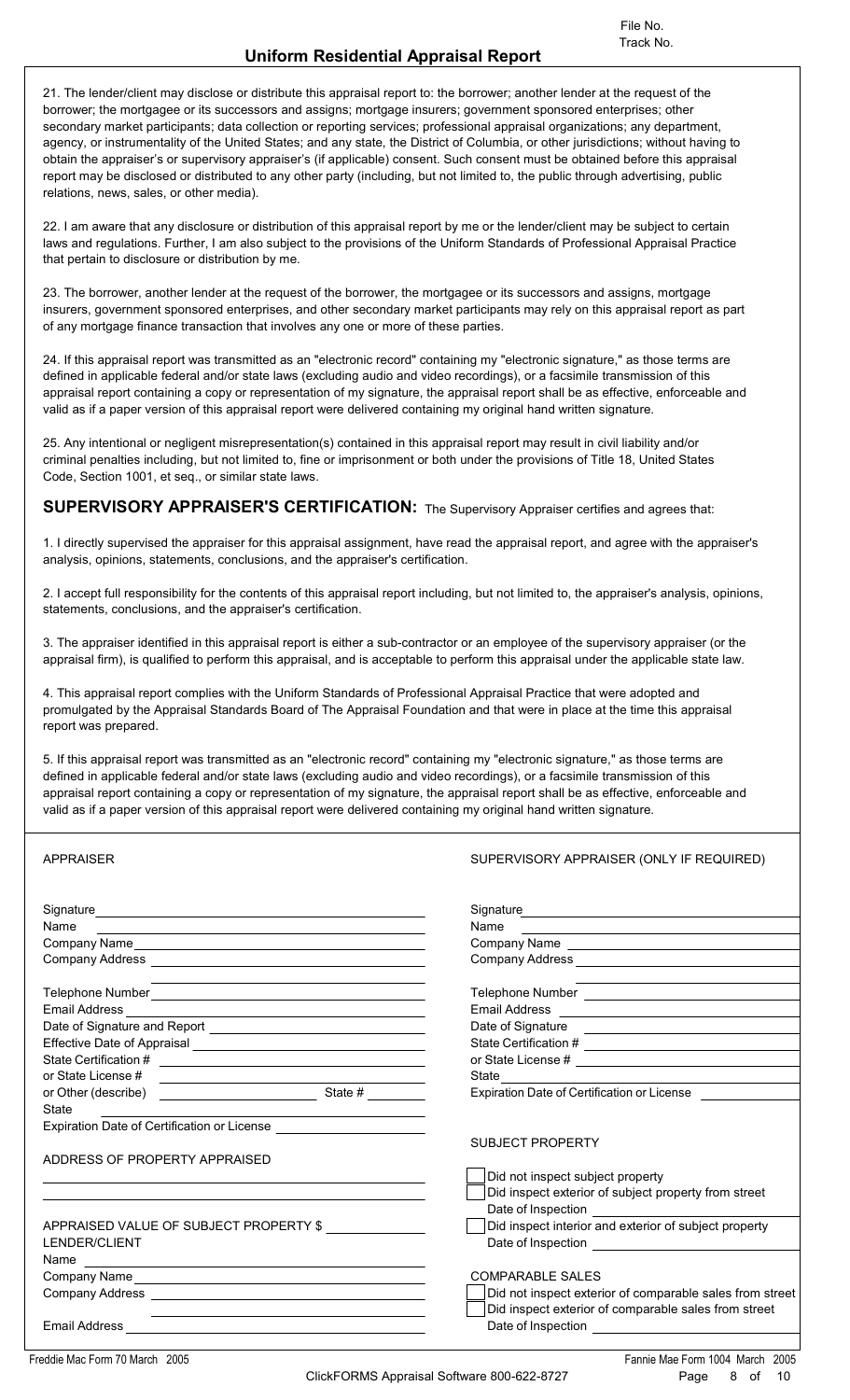## **SKETCH ADDENDUM** File No.

City **County** County **County** County **State** State **Zip Code** 

Borrower **Property Address**  Track No.

#### ClickFORMS Appraisal Software 800-622-8727 Lender/Client Address Page 9 of Comments: AREA CALCULATIONS SUMMARY **Code Description Size Net Totals GLA1 First Floor 948.00 GLA2 948.00 Second Floor 991.00 GLA3 991.00 Third Floor 991.00 991.00** TOTAL LIVABLE (rounded) 2930 **Breakdown Subtotals** LIVING AREA BREAKDOWN **First Floor 8.0 x 10.0 80.00**<br>24.0 x 34.0 816.00  **24.0 x 34.0 816.00 2.0 x 14.0 28.00 2.0 x 12.0 24.00 Second Floor 15.5 x 24.0 372.00 18.5 x 22.0 407.00**  2.0 x 4.0 8.00 **0.5 x 4.0 x 2.0 4.00 0.5 x 4.0 x 2.0 4.00 2.0 x 12.0 24.00 2.0 x 34.0 68.00 0.5 x 8.0 x 6.0 24.00 8.0 x 10.0 80.00 Third Floor 15.5 x 24.0 372.00 18.5 x 22.0 407.00 7 unlisted calculations 212.00**  22 Calculations Total (rounded) 2930 Sketch by Apex IV Windows™ 8.0' 8.0' 10.0' ප<br>%.0' 12.0' 2.0'<br>8.0 14.0' e<br>2<mark>6</mark>ී0'<br>ස 34.0'  $8.0$ 10.0' .<br>2.0 12.0'  $2.0'$ 15.5'  $12.0$ 4.0' 2.0' 34.0' 34.0' 5<br>8.0° 10.0' .<br>2.0 12.0' 2.0'6.5' 15.5' 12.0' 4.0' 2.0' Front Family Room Bedroom Bath <u>s.≋ I</u><br>Laundry  $\frac{\pi}{2}$ Living Room Dinna Room Kitch Stairs Breakfa Area Bedroom Bedroom Bath Bath **Stairs** Closet Level 1 Level 2 Level 2 Level 1 1/2 Bath Dimensions Are Approximate Stairs 10